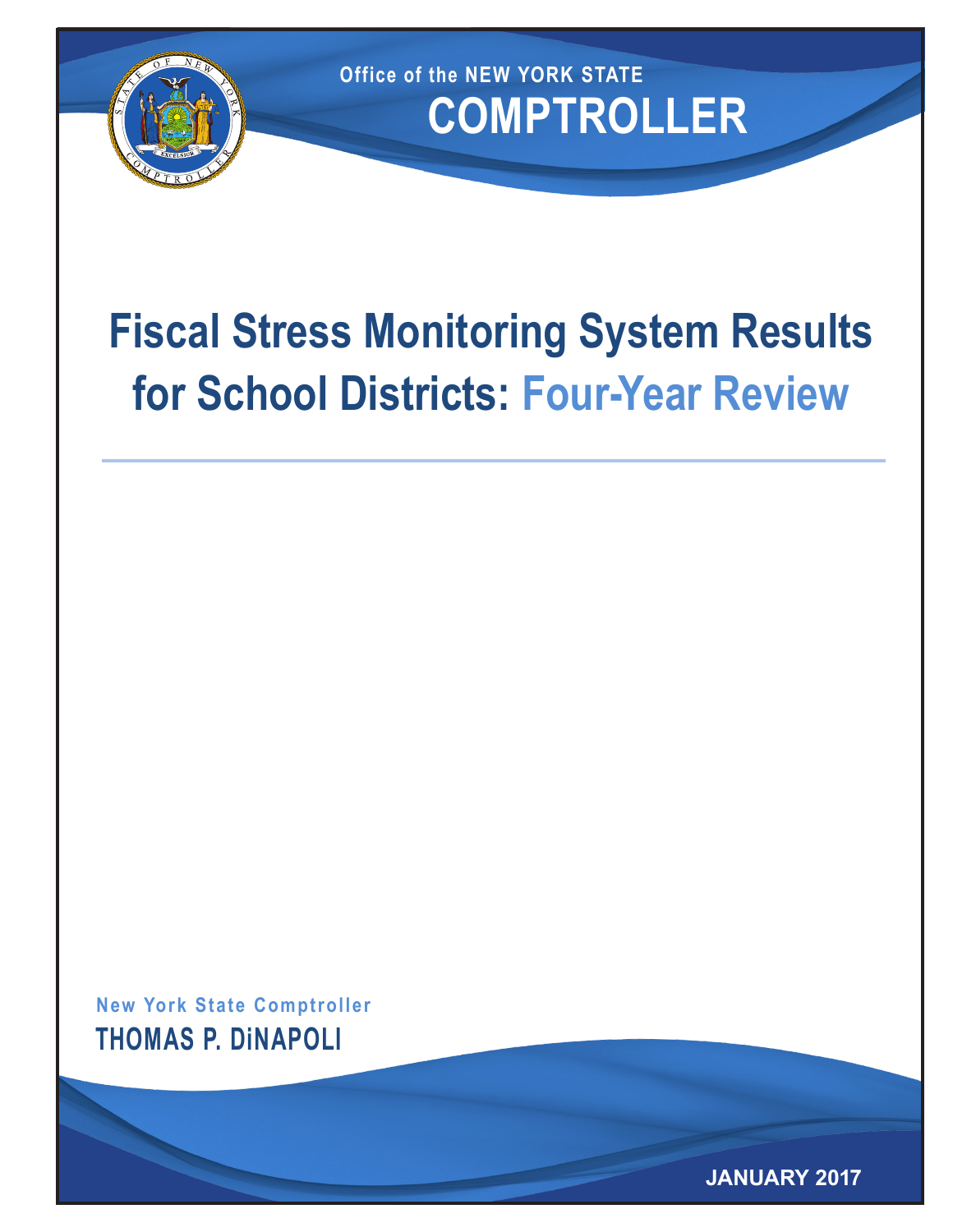## Four Years of Fiscal Stress Results for School Districts: School Years 2012-13 to 2015-16

The Fiscal Stress Monitoring System (FSMS), created by the Office of the State Comptroller (OSC), annually assesses fiscal stress in local governments and school districts. This is the fourth annual FSMS scoring of school districts, showing results for the four school years (SY) through 2015-16.1

### Overall Findings

Although the number of school districts experiencing fiscal stress had been stable over the first three years of monitoring, the percentage of districts has decreased recently.

Out of the 671 districts reviewed:

- Approximately 13 percent were designated as fiscally stressed in each of the first two years of FSMS;
- 12 percent were in some level of stress in SY 2014-15; and
- Just under 9 percent were in fiscal stress in SY 2015-16.

**For SY 2015-16, OSC identified 59 school districts as experiencing some degree of fiscal stress. Specifically: 2** were in significant fiscal stress; **9** were in moderate fiscal stress; and **48** were susceptible to fiscal stress.

The percentage of school districts in the highest two categories of stress (significant and moderate) dropped the most, while all three categories saw declines. Among those placed in a fiscal stress category, the majority were scored as susceptible, the least severe category of stress. (See Figure 1.) Only a small number of districts (15) were found to have experienced stress in all four years.

| Figure 1                                                                                                                                                          |               |            |               |            |               |                   |               |            |
|-------------------------------------------------------------------------------------------------------------------------------------------------------------------|---------------|------------|---------------|------------|---------------|-------------------|---------------|------------|
| Fewer school districts were designated in a Fiscal Stress category in 2016.                                                                                       |               |            |               |            |               |                   |               |            |
|                                                                                                                                                                   | SY 2012-13    |            | SY 2013-14    |            | SY 2014-15    |                   | SY 2015-16    |            |
|                                                                                                                                                                   | <b>Number</b> | Percentage | <b>Number</b> | Percentage | <b>Number</b> | <b>Percentage</b> | <b>Number</b> | Percentage |
| <b>Districts in Fiscal Stress</b>                                                                                                                                 |               |            |               |            |               |                   |               |            |
| <b>Significant Fiscal Stress</b>                                                                                                                                  | 12            | 1.8%       | 10            | 1.5%       | 8             | 1.2%              | 2             | 0.3%       |
| <b>Moderate Fiscal Stress</b>                                                                                                                                     | 23            | 3.4%       | 27            | 4.0%       | 24            | 3.6%              | 9             | 1.3%       |
| <b>Susceptible to Fiscal Stress</b>                                                                                                                               | 52            | 7.8%       | 53            | 7.9%       | 50            | 7.4%              | 48            | 7.2%       |
| <b>Subtotal</b>                                                                                                                                                   | 87            | 13.0%      | 90            | 13.4%      | 82            | 12.2%             | 59            | 8.8%       |
| <b>Other Districts</b>                                                                                                                                            |               |            |               |            |               |                   |               |            |
| <b>No Designation</b>                                                                                                                                             | 583           | 87.0%      | 582           | 86.6%      | 590           | 87.8%             | 612           | 91.2%      |
| Total                                                                                                                                                             | 670           | 100.0%     | 672           | 100.0%     | 672           | 100.0%            | 671           | 100.0%     |
| Source: Office of the State Comptroller (OSC). The figures for SY 2012-13 exclude four districts that have since consolidated and two districts that did not have |               |            |               |            |               |                   |               |            |

data at the time the FSMS scores were initially released. The figures for SY 2013-14 and 2014-15 exclude the two new districts resulting from consolidation. The SY 2015-16 includes those two consolidated districts: FSMS requires three years of financial reporting in order to generate a fiscal score, therefore these are included for the first time. However, SY 2015-16 excludes one district whose data was inconclusive and two districts that did not file in time for publication.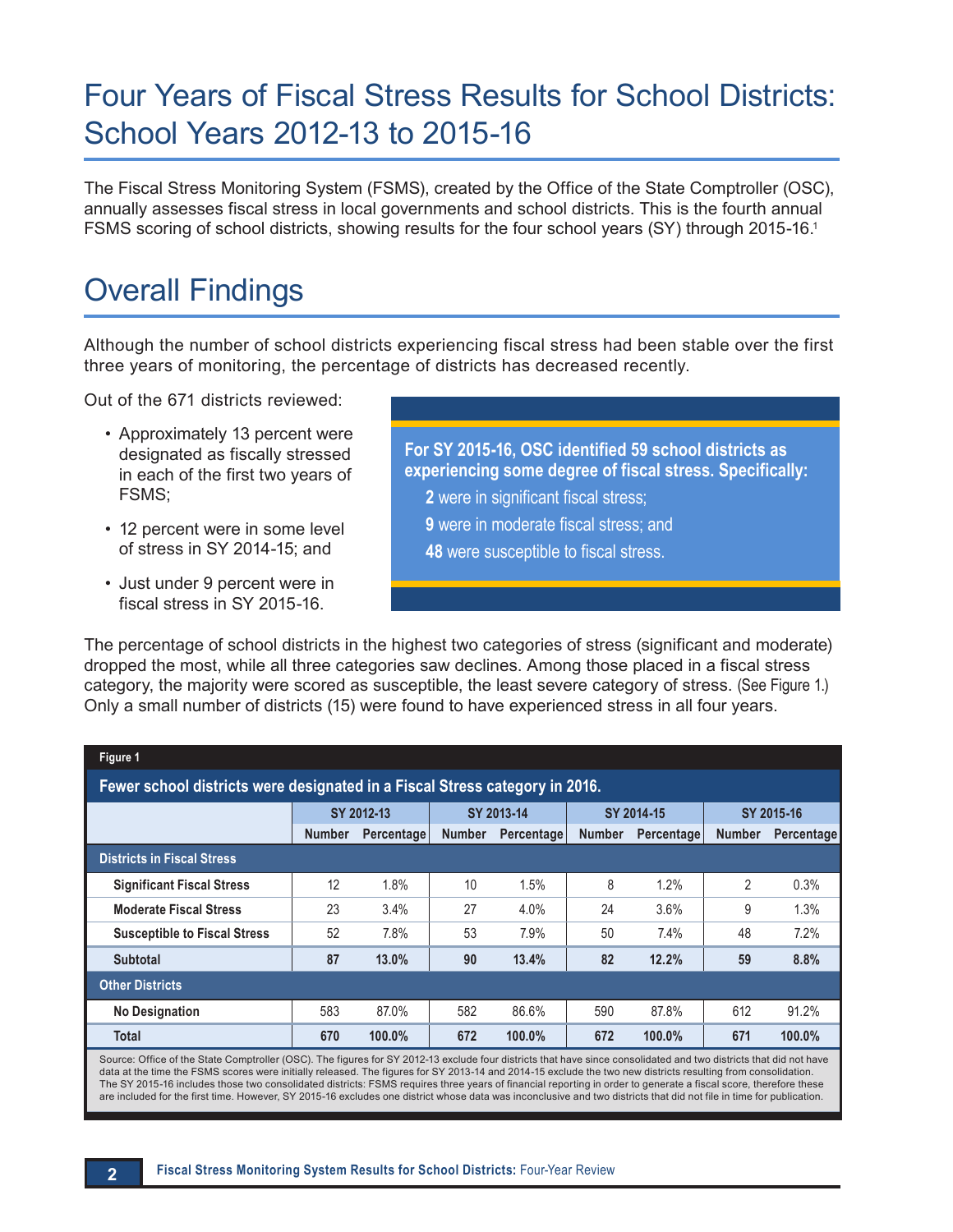## Quick Facts

FSMS measures fiscal stress through a set of seven financial indicators. Districts showing signs of stress in these indicators receive points: a **high number reflects a high level of fiscal stress**. In the scoring process:

- Points are given on the individual indicators;
- Weights are assigned to each indicator category; and
- $\cdot$  Individual weighted points are converted to an overall fiscal stress percentage score.<sup>2</sup>

FSMS does not attempt to quantify levels of fiscal wellness, but the trends in FSMS scores generally indicate that school districts are managing their fiscal challenges in ways that avoid adding to fiscal stress. For example:

- 91 percent of districts were not in any of the fiscal stress categories.
- 23 fewer districts were designated in stress in 2015-16 than in 2014-15.
- 30 percent of districts scored in 2015-16 received no points on any of the fiscal stress indicators.

Certain groups of school districts are more likely than others to be fiscally stressed:

- Districts in the high-need urban/suburban category are nearly three times as likely as districts overall to be in fiscal stress.<sup>3</sup> (See Figure 2.)
- • Although the Mohawk Valley, Long Island and Central New York regions had the largest proportion of districts in a fiscal stress category, the percentage of schools in fiscal stress in all regions dropped in 2015-16, except for districts in the Finger Lakes. (See Figure 3.) **7.2%**





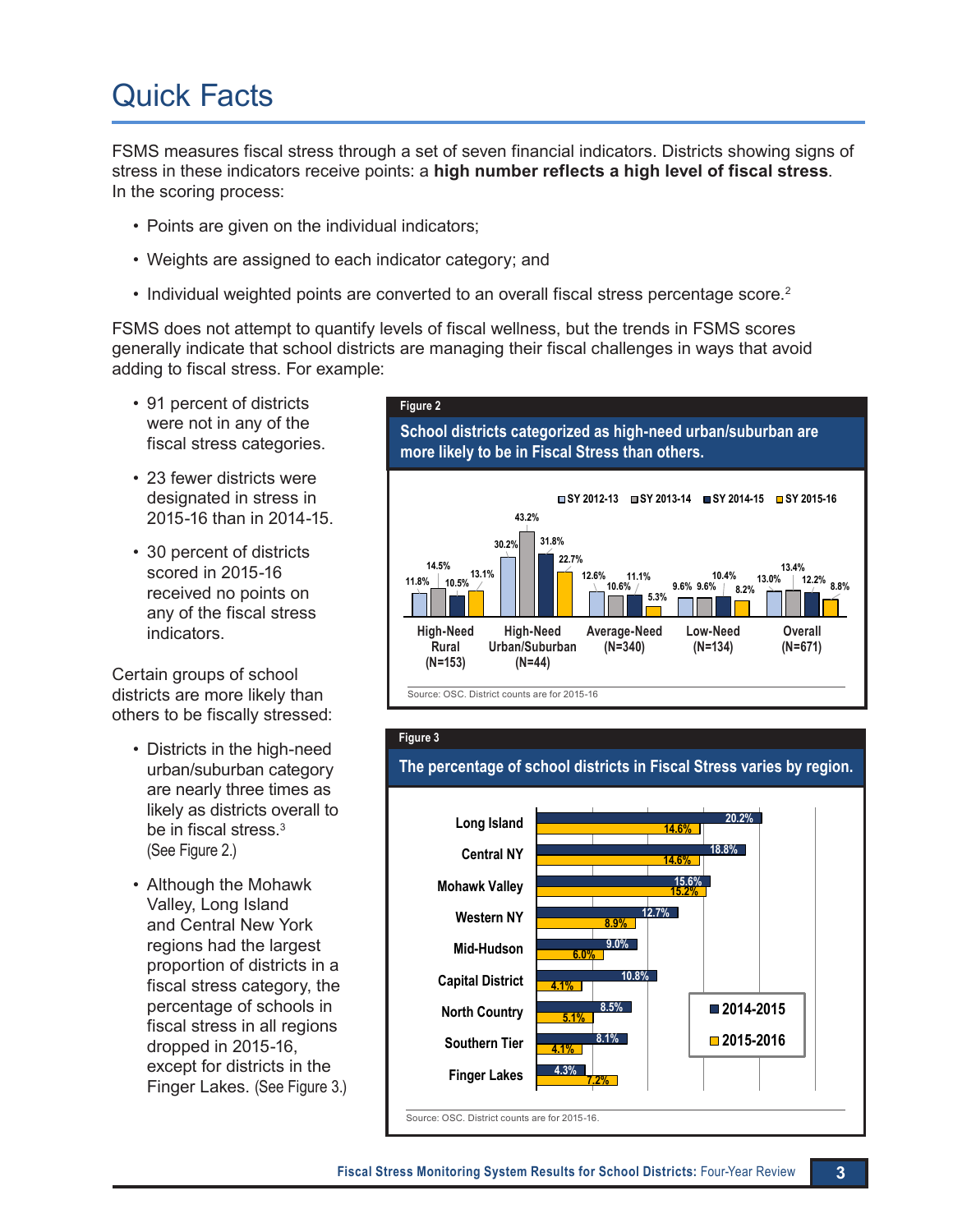### A Small Number of Districts Appear to Be Experiencing Chronic Fiscal Stress

Over the four years that OSC has reported on fiscal stress, nearly three-quarters of all school districts have never been designated in a stress category. (See Figure 4.)

However, 15 districts have been in some category of stress continuously since 2012-13. (See Figure 5.) Of these, two districts, West Seneca (Erie County) and Wyandanch (Suffolk County), have been in significant fiscal stress for three of the four reporting periods.

#### **Figure 4**



#### **Figure 5**

**Chronic Fiscal Stress is a problem in some school districts.** 

|                      |                         |             | <b>Fiscal Stress Designation</b> |                 |             |             |
|----------------------|-------------------------|-------------|----------------------------------|-----------------|-------------|-------------|
| <b>District</b>      | <b>Region</b>           | County      | SY 2012-13                       | SY 2013-14      | SY 2014-15  | SY 2015-16  |
| <b>Brookfield</b>    | <b>Central NY</b>       | Madison     | Moderate                         | <b>Moderate</b> | Susceptible | Susceptible |
| Copiague Union Free  | Long Island             | Suffolk     | Moderate                         | Significant     | Significant | Susceptible |
| De Ruyter            | <b>Central NY</b>       | Madison     | Moderate                         | Susceptible     | Moderate    | Susceptible |
| East Islip           | Long Island             | Suffolk     | Moderate                         | Moderate        | Moderate    | Susceptible |
| Eastport-South Manor | Long Island             | Suffolk     | Susceptible                      | Susceptible     | Moderate    | Susceptible |
| Eldred               | Mid-Hudson              | Sullivan    | Susceptible                      | Susceptible     | Moderate    | Moderate    |
| Evans-Brant          | Western NY              | Erie        | Moderate                         | Moderate        | Moderate    | Susceptible |
| New Rochelle         | Mid-Hudson              | Westchester | Moderate                         | Susceptible     | Susceptible | Susceptible |
| Niagara-Wheatfield   | Western NY              | Niagara     | Significant                      | Significant     | Susceptible | Susceptible |
| Rensselaer           | <b>Capital District</b> | Rensselaer  | Susceptible                      | Susceptible     | Moderate    | Susceptible |
| Sachem               | Long Island             | Suffolk     | Significant                      | Moderate        | Significant | Susceptible |
| Scio                 | Western NY              | Allegany    | Susceptible                      | Moderate        | Moderate    | Susceptible |
| Utica                | Mohawk Valley           | Oneida      | Significant                      | Moderate        | Moderate    | Moderate    |
| <b>West Seneca</b>   | Western NY              | Erie        | Significant                      | Significant     | Significant | Susceptible |
| Wyandanch            | Long Island             | Suffolk     | Susceptible                      | Significant     | Significant | Significant |

Source: OSC. The FSMS has monitored school districts for the four school years between 2012 and 2016.

**4 Fiscal Stress Monitoring System Results for School Districts:** Four-Year Review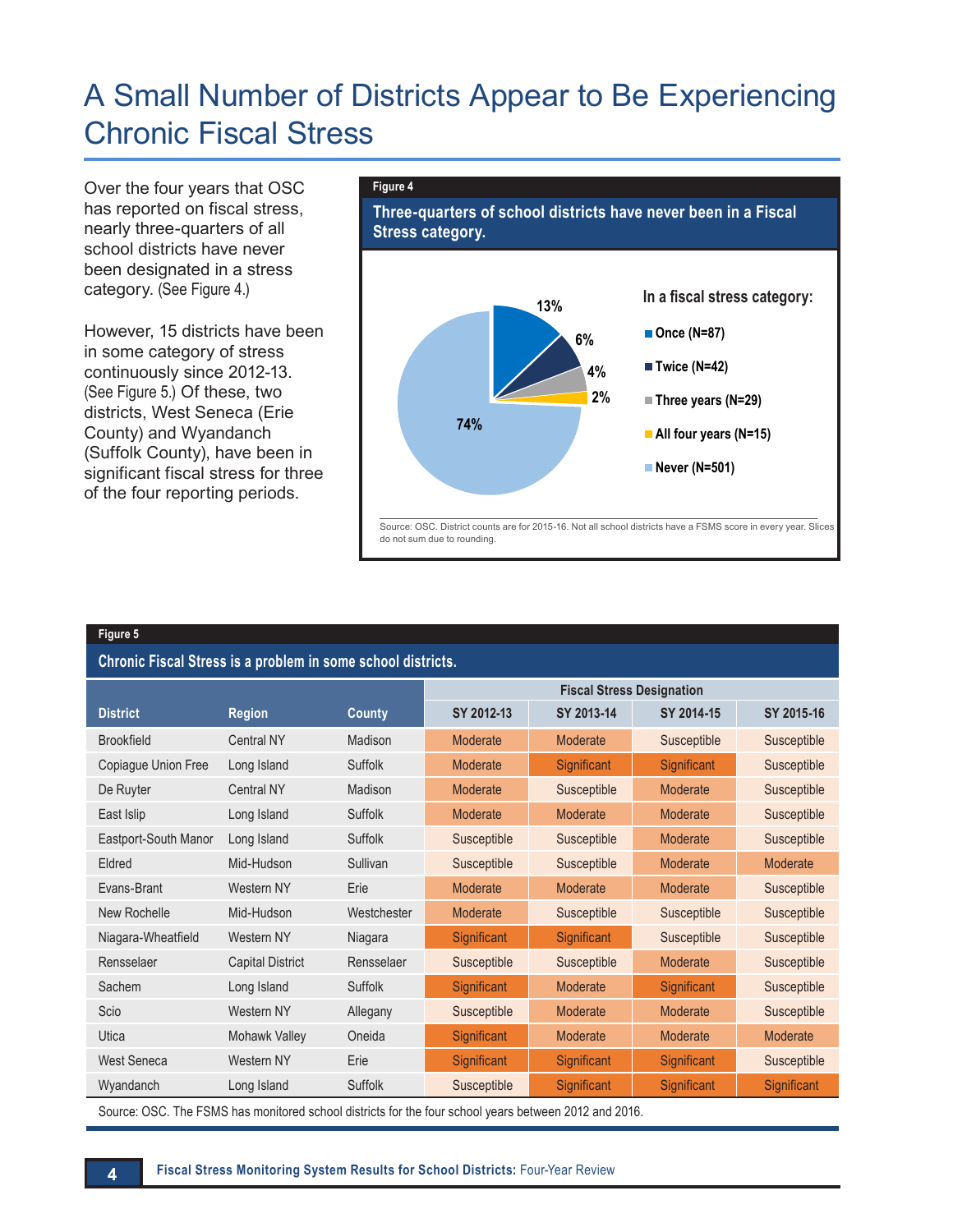### Shifts in Fiscal Stress Indicator Scores

A number of districts experienced substantial shifts in their fiscal stress scores. Figure 6 shows districts that experienced either an increase or a decrease of more than 25 percentage points in their total fiscal stress score.

**The Fiscal Stress designation changed for 81 districts in 2015-16: 60** moved to a lower stress category and

**21** moved to a category of higher stress.

#### **Figure 6**

**Some districts had large changes in Fiscal Stress scores from SY 2014-15 to 2015-16.** (Change of More than 25 Percentage Points; Increases Indicate Increasing Fiscal Stress)

| <b>School District</b>                        | <b>County</b>   | SY 2014-15<br><b>Financial</b><br><b>Designation</b> | SY 2015-16<br><b>Financial</b><br><b>Designation</b> | <b>Percentage Point Change</b><br>in Fiscal Stress Score,<br>SY 2014-15 to 2015-16 |  |  |
|-----------------------------------------------|-----------------|------------------------------------------------------|------------------------------------------------------|------------------------------------------------------------------------------------|--|--|
| <b>Major Increases in Fiscal Stress Score</b> |                 |                                                      |                                                      |                                                                                    |  |  |
| Amityville                                    | Suffolk         | No Designation                                       | Moderate                                             | 43.3                                                                               |  |  |
| Clyde-Savannah                                | Wayne           | No Designation                                       | Susceptible                                          | 41.7                                                                               |  |  |
| Ripley                                        | Chautauqua      | No Designation                                       | Susceptible                                          | 40.0                                                                               |  |  |
| Clifton-Fine                                  | St. Lawrence    | No Designation                                       | Moderate                                             | 38.3                                                                               |  |  |
| <b>Bedford</b>                                | Westchester     | Susceptible                                          | Moderate                                             | 31.7                                                                               |  |  |
| <b>Major Decreases in Fiscal Stress Score</b> |                 |                                                      |                                                      |                                                                                    |  |  |
| Adirondack                                    | Oneida          | Moderate                                             | Susceptible                                          | $-26.7$                                                                            |  |  |
| Lafayette                                     | Onondaga        | Susceptible                                          | No Designation                                       | $-26.7$                                                                            |  |  |
| Herkimer                                      | Herkimer        | Significant                                          | Susceptible                                          | $-26.7$                                                                            |  |  |
| Holley                                        | Orleans         | Moderate                                             | No Designation                                       | $-28.3$                                                                            |  |  |
| Copiague                                      | Suffolk         | Significant                                          | Susceptible                                          | $-30.0$                                                                            |  |  |
| Fulton                                        | Oswego          | Moderate                                             | Susceptible                                          | $-30.0$                                                                            |  |  |
| East Quogue                                   | Suffolk         | Susceptible                                          | No Designation                                       | $-31.7$                                                                            |  |  |
| Tuxedo                                        | Orange          | Susceptible                                          | No Designation                                       | $-31.7$                                                                            |  |  |
| <b>Glens Falls</b>                            | Warren          | Susceptible                                          | No Designation                                       | $-31.7$                                                                            |  |  |
| Rensselaer                                    | Rensselaer      | Moderate                                             | Susceptible                                          | $-35.0$                                                                            |  |  |
| Sachem                                        | Suffolk         | Significant                                          | Susceptible                                          | $-35.0$                                                                            |  |  |
| <b>New Paltz</b>                              | Ulster          | Moderate                                             | No Designation                                       | $-36.7$                                                                            |  |  |
| Cazenovia                                     | Madison         | Moderate                                             | No Designation                                       | $-38.3$                                                                            |  |  |
| West Seneca                                   | Erie            | Significant                                          | Susceptible                                          | $-38.3$                                                                            |  |  |
| Watervliet                                    | Albany          | Moderate                                             | No Designation                                       | $-40.0$                                                                            |  |  |
| Poughkeepsie                                  | <b>Dutchess</b> | Moderate                                             | No Designation                                       | $-40.0$                                                                            |  |  |
| Jamestown                                     | Chautauqua      | Moderate                                             | No Designation                                       | $-45.0$                                                                            |  |  |
| Corinth                                       | Saratoga        | Significant                                          | No Designation                                       | $-53.3$                                                                            |  |  |
| Source: OSC.                                  |                 |                                                      |                                                      |                                                                                    |  |  |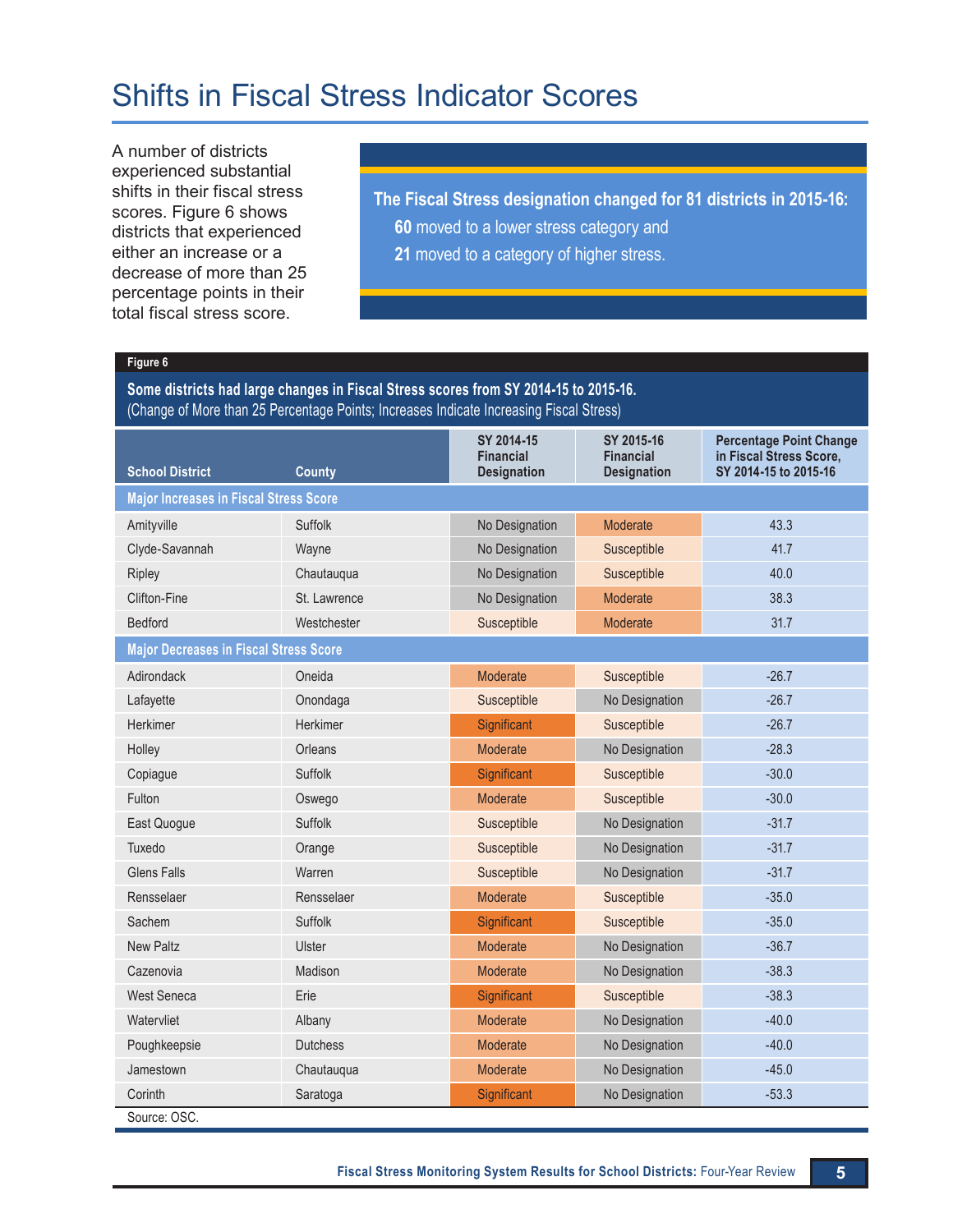#### Score Increases

Three school districts had an increase of 40 percentage points or more in their fiscal stress scores: Amityville (Suffolk County), Clyde-Savannah (Wayne County) and Ripley (Chautauqua County). These districts had no sign—or virtually no sign—of fiscal stress in 2014-15. All three districts saw a large increase in their fiscal stress scores in 2015-16 because of operating deficits. The other two districts with large increases, Bedford (Westchester County) and Clifton-Fine (St. Lawrence County), both had low fund balances in 2015-16, providing less of a cushion for unforeseen events.

#### Score Decreases

Scores for four districts dropped by 40 percentage points or more, all moving to a status of no designation: Watervliet (Albany County), Poughkeepsie (Dutchess County), Jamestown (Chautauqua County) and Corinth (Saratoga County). Corinth's score fell over 50 percentage points. In past years, it had experienced operating deficits, had low liquidity and low fund balance; in 2015- 16 the District reported a surplus and healthier fund balance.<sup>4</sup>

### Environmental Stress

FSMS includes a set of environmental indicators that do not factor into the fiscal stress score but offer some context for evaluating the challenges that school districts face. The environmental indicators for school districts include measures of:

- Changes in the size of the property tax base;
- Enrollment trends;
- School budget vote results;
- • Graduation rate; and
- Poverty (the percentage of students in kindergarten through sixth grade who are eligible for free or reduced-price lunch).

Fiscally stressed and undesignated school districts were just as likely to have experienced a decline in property values. (See Figure 7.) Also, declining enrollment is seen fairly commonly among both fiscally stressed districts and those with no designation. Among the other indicators, districts in a fiscal stress category in 2015-16 are more likely than those with no designation to have:

- Low budget support (although this is rare overall);
- • Low graduation rates; and
- High poverty.



Source: OSC, SY 2015-16. Calculations for each indicator category exclude districts with no score on that category. For example, K-8 districts do not have graduation rates and so were excluded in the comparison for the graduation rate indicator.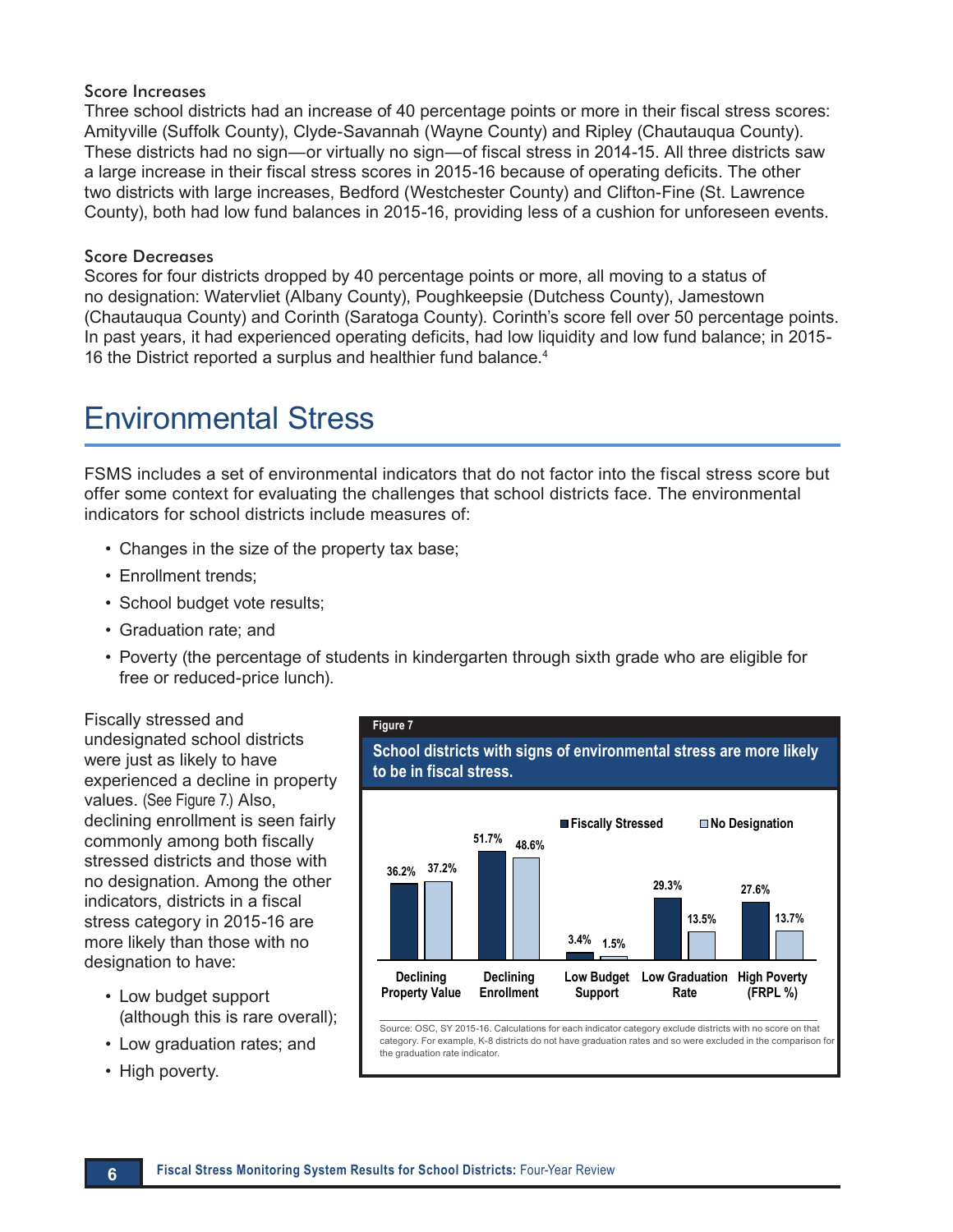### **Notes**

- <sup>1</sup> The "Big Four" city school districts (Buffalo, Rochester, Syracuse and Yonkers) are "fiscally dependent" on the cities in which they are located; consequently, their financial results are incorporated into their cities' fiscal stress scores, and the school districts do not receive separate scores. Neither New York City nor its dependent school district receives FSMS scores. For detailed explanations of the FSMS indicators and detailed results for individual school districts, see the OSC FSMS website: **[www.osc.state.ny.us/localgov/fiscalmonitoring/index.htm](https://www.osc.state.ny.us/local-government/fiscal-monitoring)**.
- <sup>2</sup> For details on the FSMS indicators and scoring, see OSC, *Fiscal Stress Monitoring System* (September 2014), available at: **[www.osc.state.ny.us/localgov/pubs/fiscalmonitoring/pdf/fiscalstressmonitoring.pdf](https://www.osc.state.ny.us/files/local-government/fiscal-monitoring/pdf/fiscalstressmonitoring.pdf)**.
- <sup>3</sup> The need/resource capacity categories used in this report were developed by the New York State Education Department and represent a district's ability to meet student needs using local capacity. For information on the definitions of these categories, see: **[www.p12.nysed.gov/irs/accountability/2011-12/NeedResourceCapacityIndex.pdf](http://www.p12.nysed.gov/irs/accountability/2011-12/NeedResourceCapacityIndex.pdf)**.
- <sup>4</sup> The Corinth School District was the subject of a 2015 OSC audit on the District's financial condition. The audit identified numerous deficiencies with respect to budgeting, including use of fund balance. See OSC, "Corinth Central School District Financial Condition, July 1, 2012 - February 28, 2015" (2015M-68), available at: **[http://www.osc.state.ny.us/localgov/audits/schools/2015/corinth.htm](https://www.osc.state.ny.us/local-government/audits/school-district/2015/06/05/corinth-central-school-district-financial-condition-2015m-68)**.